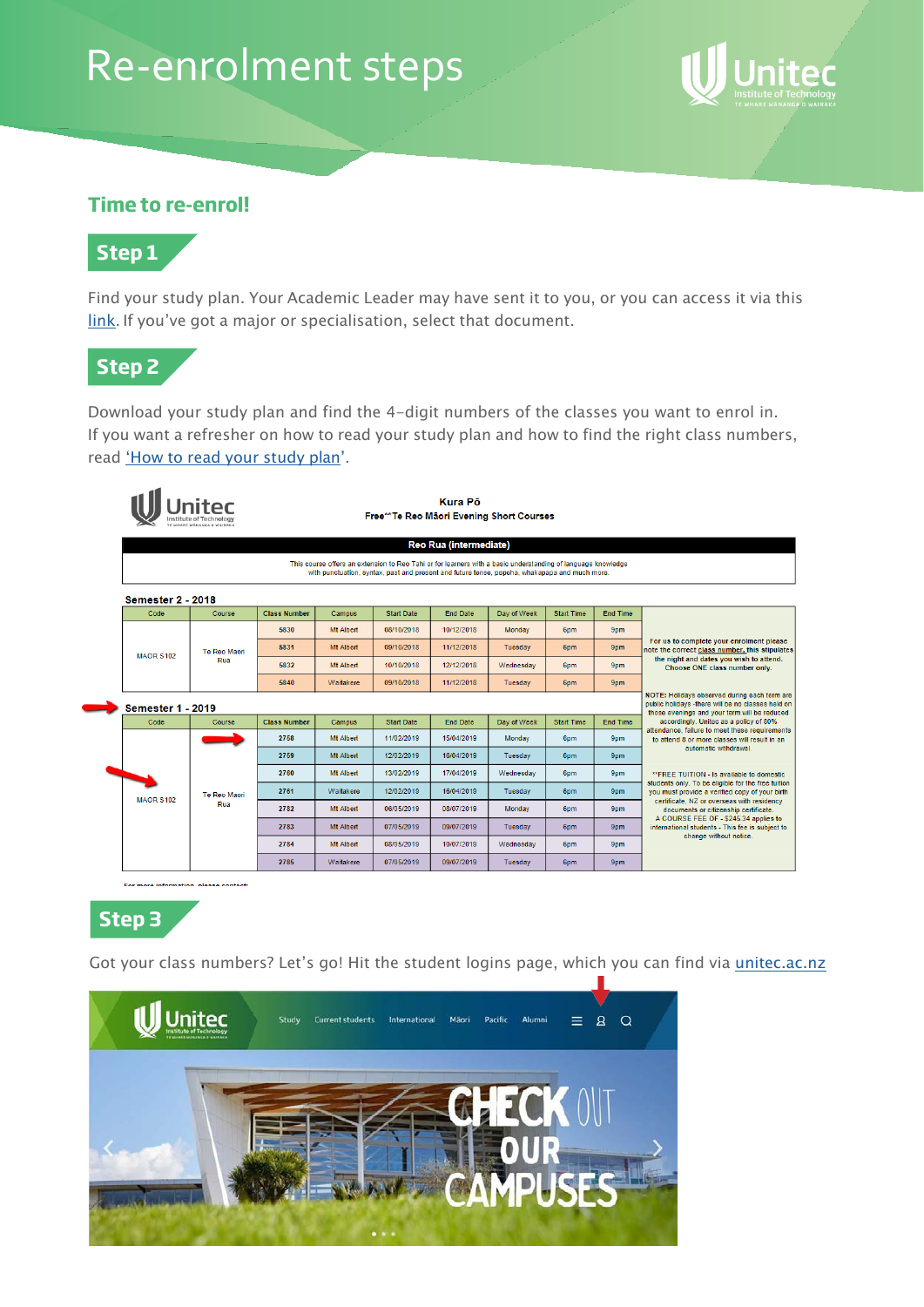

Scroll down the webpage until you find the 'Re-enrol for your programme' button.

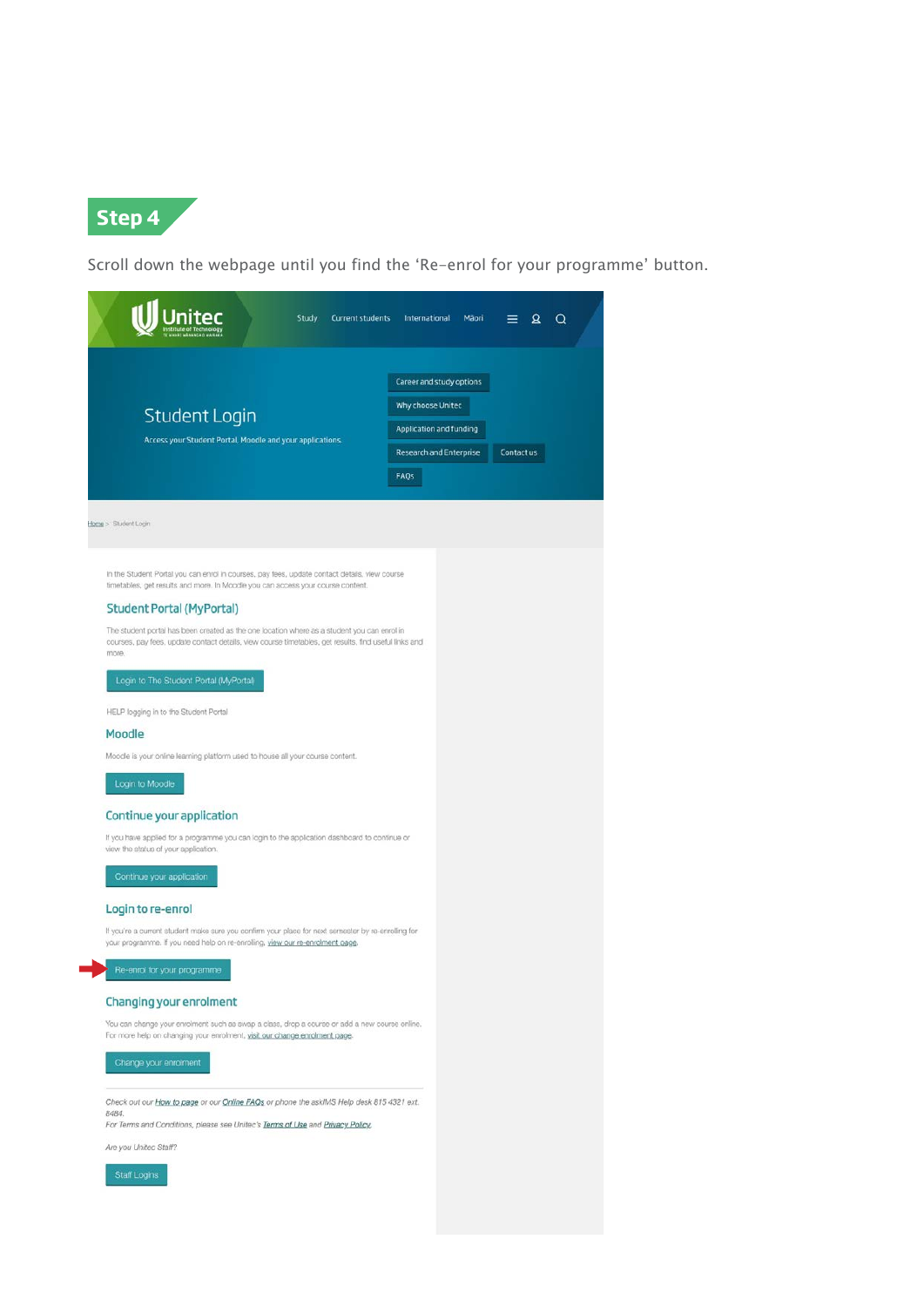

Here we go – log in again!

| United Technology  |                                                         |
|--------------------|---------------------------------------------------------|
|                    | Secure Logon<br>for Unitec                              |
|                    | Username                                                |
|                    | Password                                                |
|                    | Logon<br>Your username is the name part only of         |
|                    | your Unitec supplied email address.<br>Forgot Password? |
| study@unitec.ac.nz | 0800109510                                              |



#### Seriously? One more log in…

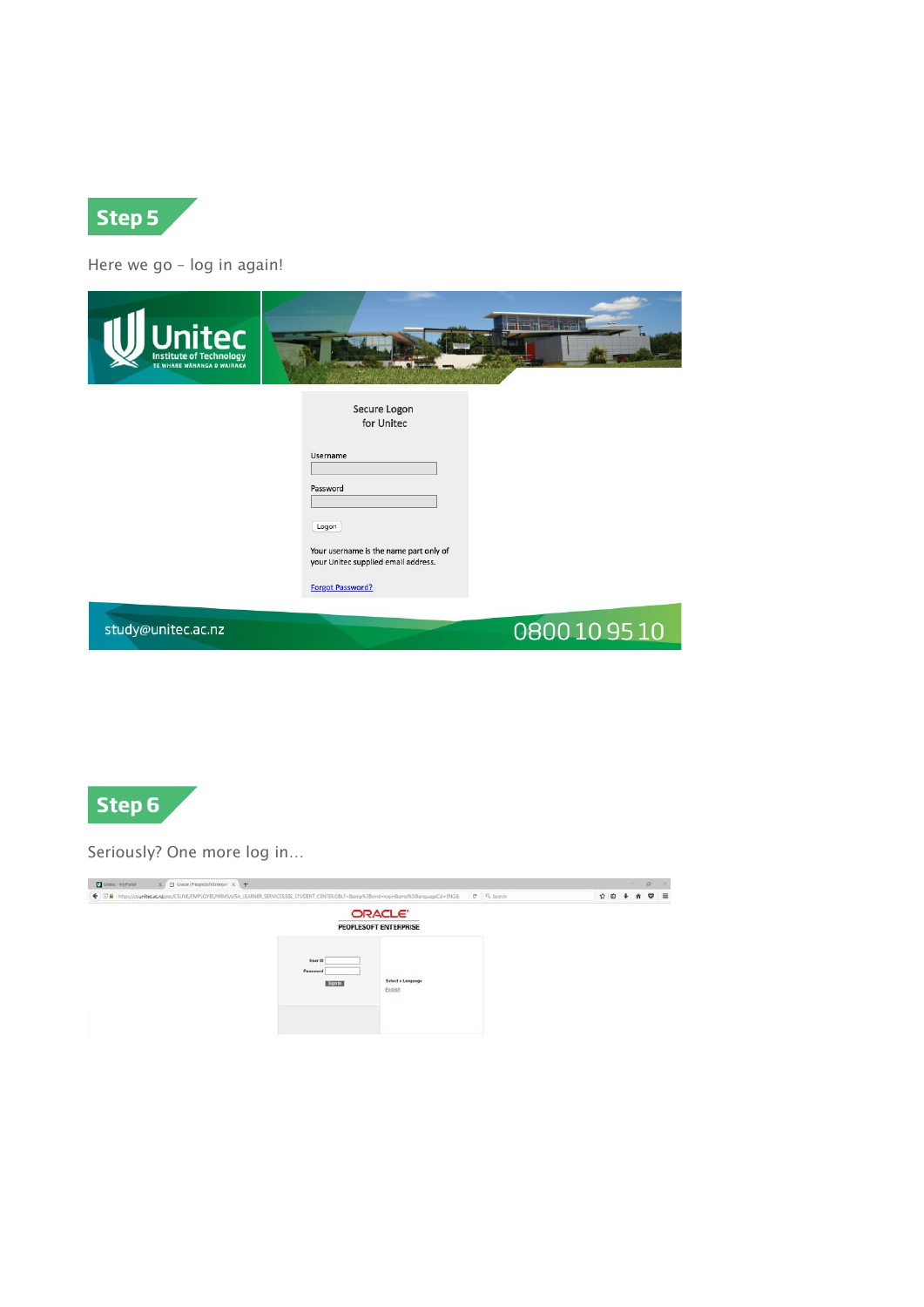

Okay, okay, it's really you. You're in for real this time. Select the semester you're re-enrolling for:

| Search             | Plan | Enroll | My Study                  |
|--------------------|------|--------|---------------------------|
| my class schedule  | add  | drop   | term information          |
| <b>Add Classes</b> |      |        | Ε<br>$\frac{1}{2}$<br>$=$ |

## **Select Term**

|  | Term              | Career               | <b>Institution</b>             |
|--|-------------------|----------------------|--------------------------------|
|  | Semester 2 - 2018 | Continuing Education | United Institute of Technology |
|  | Semester 1 - 2019 | Continuing Education | United Institute of Technology |
|  | Semester 2 - 2019 | Continuing Education | United Institute of Technology |

| <b>Search Plan Enroll My Study</b> |  |                                             |
|------------------------------------|--|---------------------------------------------|
|                                    |  | My Class Schedule Add Drop Term Information |

▼⊗ go to  $\ldots$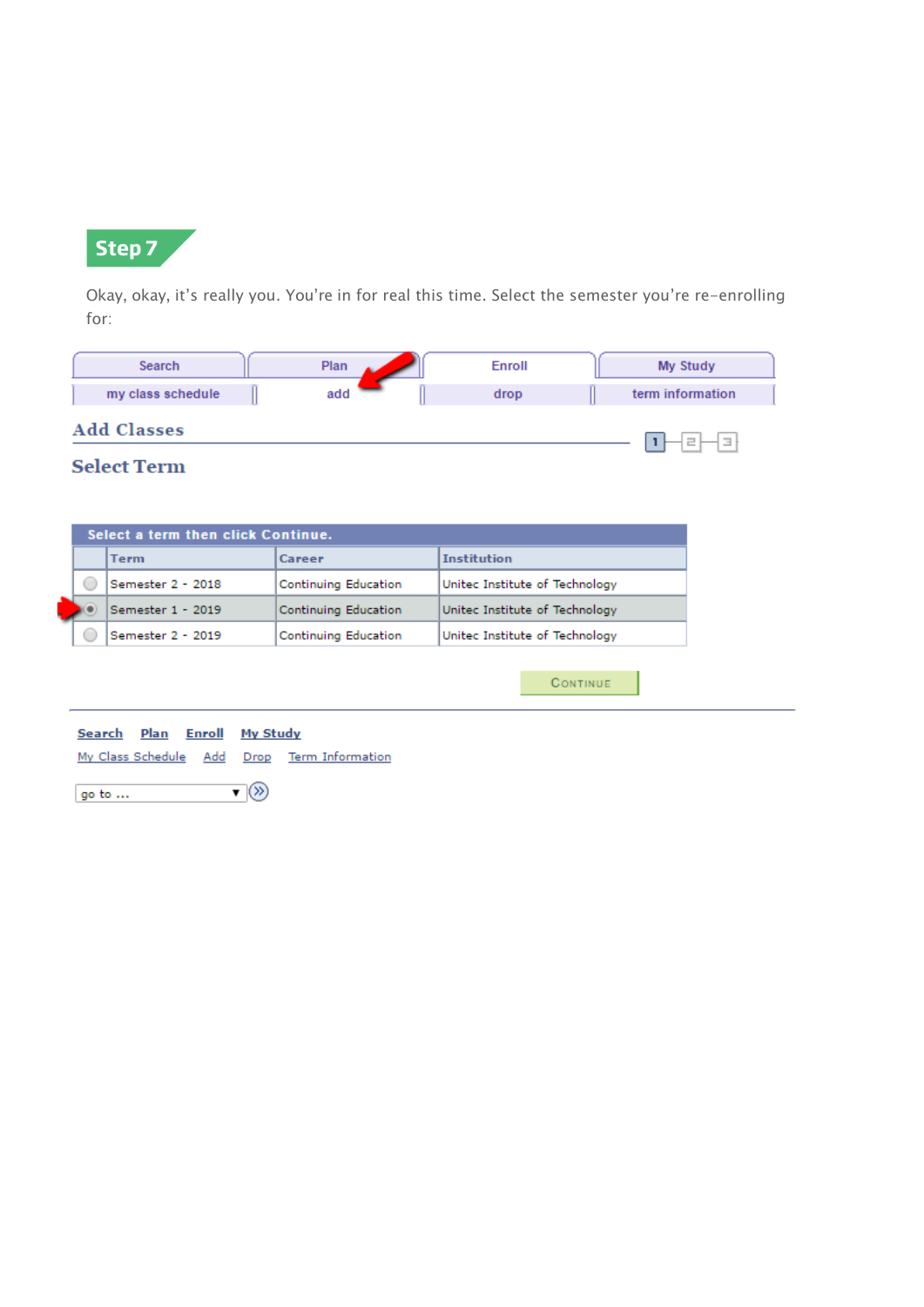

go to ...

Enter the 4-digit class numbers from your study plan (remember those?) in the class number box and click 'enter':

| Search                                                                    | Plan                                                                                                                                                | Enroll                                  | My Study         |
|---------------------------------------------------------------------------|-----------------------------------------------------------------------------------------------------------------------------------------------------|-----------------------------------------|------------------|
| my class schedule                                                         | add                                                                                                                                                 | drop                                    | term information |
| <b>Add Classes</b>                                                        |                                                                                                                                                     |                                         | ı                |
| 1. Select classes to add                                                  |                                                                                                                                                     |                                         |                  |
|                                                                           | To select classes for another term, select the term and click Change. When you are<br>satisfied with your class selections, proceed to step 2 of 3. |                                         |                  |
| Semester 1 - 2019   Continuing Education   Unitec Institute of Technology |                                                                                                                                                     |                                         | change term      |
|                                                                           |                                                                                                                                                     | <b>O</b> Closed<br>Open                 | <b>Wait List</b> |
| <b>Add to Cart:</b>                                                       | Semester 1 - 2019 Shopping Cart                                                                                                                     |                                         |                  |
| <b>Enter Class Nbr</b><br>enter                                           |                                                                                                                                                     |                                         |                  |
| <b>Find Classes</b>                                                       |                                                                                                                                                     | Your enrollment shopping cart is empty. |                  |
| ◉ Class Search                                                            |                                                                                                                                                     |                                         |                  |
| <b>My Planner</b>                                                         |                                                                                                                                                     |                                         |                  |
| search                                                                    |                                                                                                                                                     |                                         |                  |
|                                                                           |                                                                                                                                                     |                                         |                  |

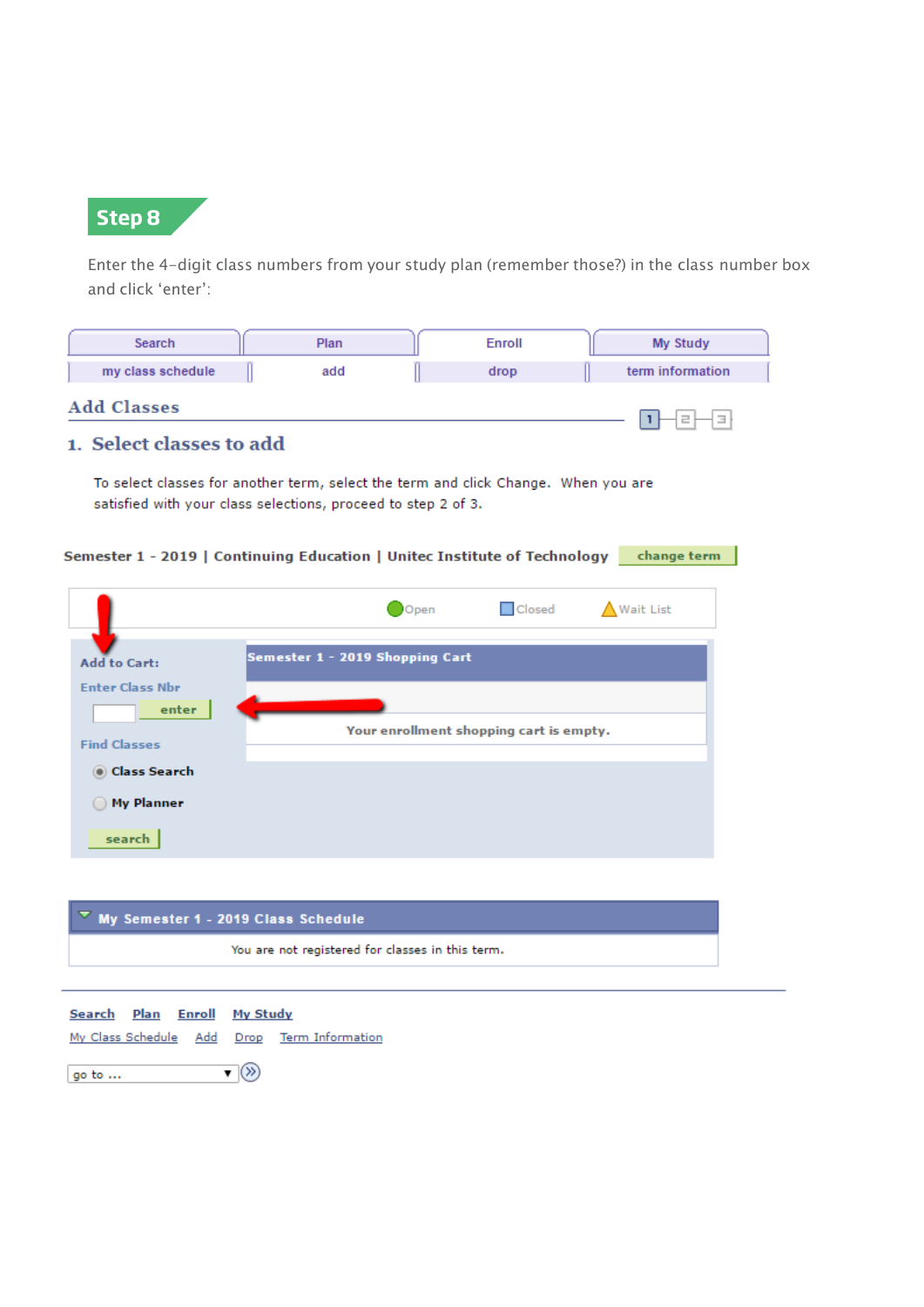

Repeat to add all necessary classes:

|                                                                           | <b>Search</b>            | Plan                                              |                       | Enroll                     | My Study              |  |  |
|---------------------------------------------------------------------------|--------------------------|---------------------------------------------------|-----------------------|----------------------------|-----------------------|--|--|
|                                                                           | my class schedule        | add                                               |                       | drop                       | term information      |  |  |
| <b>Add Classes</b>                                                        |                          |                                                   |                       |                            | Е<br>귿                |  |  |
|                                                                           |                          | 1. Select classes to add - Enrollment Preferences |                       |                            |                       |  |  |
| Semester 1 - 2019   Continuing Education   Unitec Institute of Technology |                          |                                                   |                       |                            |                       |  |  |
| MAOR  S102 - Maori Language & Culture Rua                                 |                          |                                                   |                       |                            |                       |  |  |
|                                                                           | <b>Class Preferences</b> |                                                   |                       |                            |                       |  |  |
| <b>MAOR</b>                                                               | S102-C81                 | Class<br>Open                                     | <b>Wait List</b>      | Wait list if class is full |                       |  |  |
| <b>Session</b>                                                            |                          | Dynamic Dated Regular                             | <b>Permission Nbr</b> |                            |                       |  |  |
| Career                                                                    | Continuing Education     |                                                   | Grading               | No Grade Associated        |                       |  |  |
|                                                                           |                          |                                                   | <b>Units</b>          | 5.40                       |                       |  |  |
|                                                                           |                          |                                                   |                       |                            |                       |  |  |
|                                                                           |                          |                                                   |                       | CANCEL                     | <b>NEXT</b>           |  |  |
| <b>Section</b>                                                            | Component                | <b>Days &amp; Times</b>                           | <b>Room</b>           | <b>Instructor</b>          | <b>Start/End Date</b> |  |  |
|                                                                           |                          |                                                   |                       |                            |                       |  |  |

#### Search Plan Enroll My Study

My Class Schedule Add Drop Term Information

 $\overline{\mathbf{v}}(\overline{\mathbf{v}})$ go to ...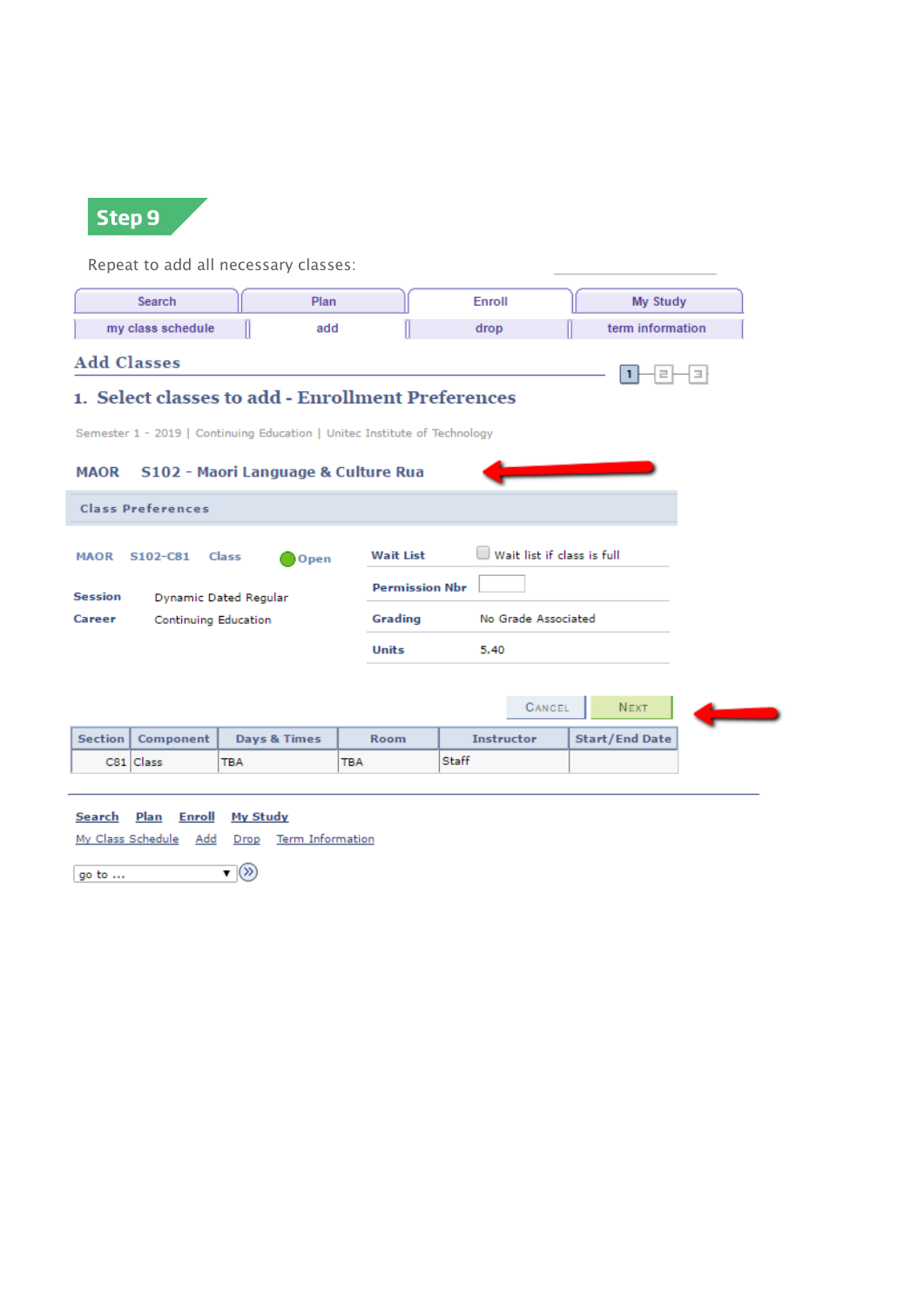

Got them all? Check the timetable works for you and there are no clashes. Click 'proceed to step 2 of 3'

| Search                                                                                                                                              |                                                  | Plan                               |                                                  | Enroll        |                                    | My Study |  |
|-----------------------------------------------------------------------------------------------------------------------------------------------------|--------------------------------------------------|------------------------------------|--------------------------------------------------|---------------|------------------------------------|----------|--|
| my class schedule                                                                                                                                   |                                                  | add                                | drop                                             |               | term information                   |          |  |
| <b>Add Classes</b><br>1. Select classes to add                                                                                                      |                                                  |                                    |                                                  |               | ı                                  | э        |  |
| To select classes for another term, select the term and click Change. When you are<br>satisfied with your class selections, proceed to step 2 of 3. |                                                  |                                    |                                                  |               |                                    |          |  |
| <b>MAOR</b>                                                                                                                                         |                                                  |                                    | S102 has been added to your Shopping Cart.       |               |                                    |          |  |
| Semester 1 - 2019   Continuing Education   Unitec Institute of Technology                                                                           |                                                  |                                    |                                                  |               | change term                        |          |  |
|                                                                                                                                                     |                                                  |                                    | Open                                             | <b>Closed</b> | Wait List                          |          |  |
| <b>Add to Cart:</b>                                                                                                                                 |                                                  | Semester 1 - 2019 Shopping Cart    |                                                  |               |                                    |          |  |
| <b>Enter Class Nbr</b><br>enter                                                                                                                     | <b>Delete</b>                                    | <b>Class</b>                       | Days/Times                                       | Room          | <b>Instructor   Units   Status</b> |          |  |
| <b>Find Classes</b><br>◉ Class Search                                                                                                               | m                                                | <b>MAOR S102-</b><br>C81<br>(2758) | TBA                                              | TBA           | Staff                              | 5.40     |  |
| ◯ My Planner<br>search                                                                                                                              |                                                  |                                    |                                                  |               |                                    |          |  |
|                                                                                                                                                     |                                                  |                                    |                                                  |               | PROCEED TO STEP 2 OF 3             |          |  |
| My Semester 1 - 2019 Class Schedule                                                                                                                 |                                                  |                                    |                                                  |               |                                    |          |  |
|                                                                                                                                                     |                                                  |                                    | You are not registered for classes in this term. |               |                                    |          |  |
| <b>Plan</b><br><b>Enroll</b><br>Search<br>My Class Schedule Add                                                                                     | <b>My Study</b><br>Drop                          | <b>Term Information</b>            |                                                  |               |                                    |          |  |
| go to                                                                                                                                               | $\overline{\mathbf{v}}(\overline{\mathfrak{D}})$ |                                    |                                                  |               |                                    |          |  |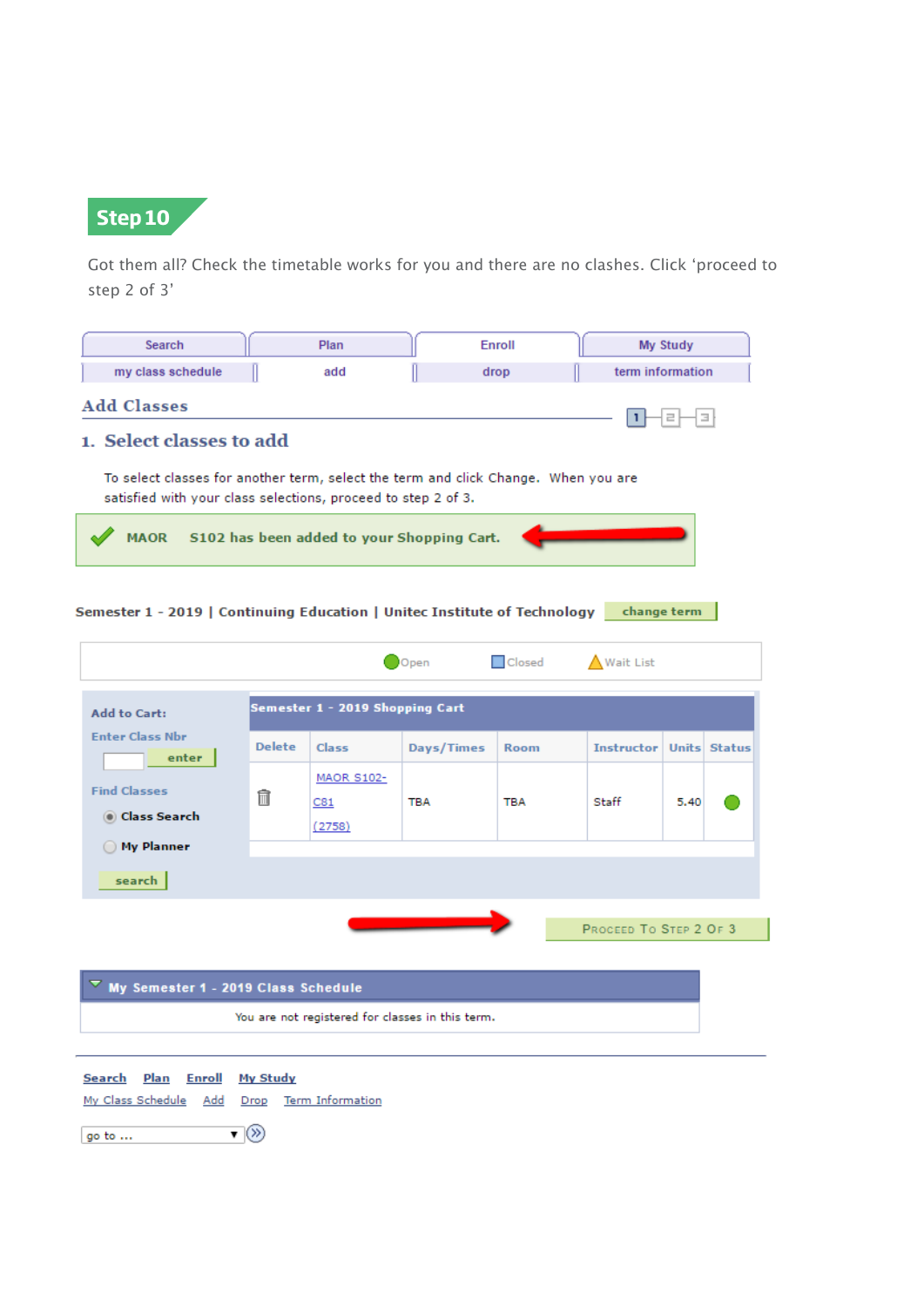

Click on 'my class schedule', and look at the 'Weekly Calendar View'. Click finish enrolling when you'

| Search             | Plan | Enroll | My Study         |
|--------------------|------|--------|------------------|
| my class schedule  | add  | drop   | term information |
| <b>Add Classes</b> |      |        | Е                |

### 2. Confirm classes

Click Finish Enrolling to process your request for the classes listed below. To exit without adding these classes, click Cancel.

Semester 1 - 2019 | Continuing Education | United Institute of Technology

 $\overline{\phantom{a}}$ 

|                         |                                            | Open          | $\Box$ Closed   |                                | ▲ Wait List             |  |
|-------------------------|--------------------------------------------|---------------|-----------------|--------------------------------|-------------------------|--|
| <b>Class</b>            | <b>Description</b>                         | Days/Times    | <b>Room</b>     | <b>Instructor Units Status</b> |                         |  |
| MAOR S102-C81<br>(2758) | Maori Language &<br>Culture Rua<br>(Class) | тва           | <b>TBA</b>      | Staff                          | 5.40                    |  |
|                         |                                            | <b>CANCEL</b> | <b>PREVIOUS</b> |                                | <b>FINISH ENROLLING</b> |  |



 $\overline{\mathbf{v}}(\overline{\mathbf{v}})$ go to  $\ldots$